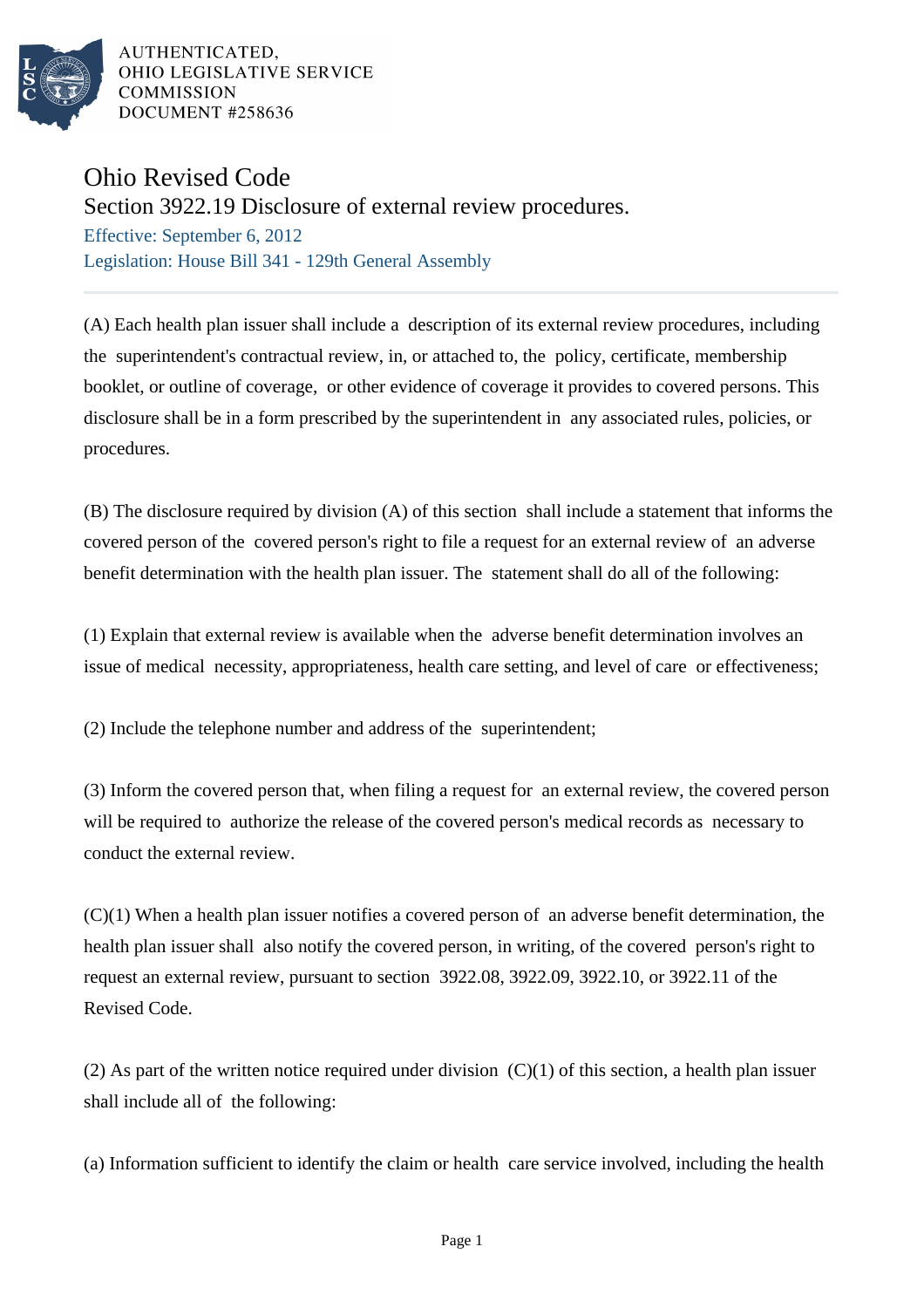

AUTHENTICATED. OHIO LEGISLATIVE SERVICE **COMMISSION** DOCUMENT #258636

care provider, and the date of service and claim amount, if applicable;

(b) A description of the reason or reasons for the adverse benefit determination, including the denial code, such as the claim adjustment reason code and the remittance advice remark code, and each code's corresponding meaning;

(c) A description of the health plan issuer's standard, if any, that was used in making the determination;

(d) A description of the available internal appeals and external review processes, including information regarding how to initiate an appeal and an external review;

(e) Disclosure of the availability of assistance from the superintendent with the internal appeals and external review processes, including the web site, telephone number, and mailing address of the superintendent's office of consumer services.

(3) In the case of a notice of a final adverse benefit determination subsequent to an internal appeal, in addition to the information required under division  $(C)(2)$  of this section, the notice must also include a discussion of the decision.

(4) Any written notice provided under division (C) of this section shall be in a form prescribed by the superintendent of insurance.

(D) For an adverse benefit determination that is not a final adverse benefit determination, the health plan issuer shall include with the notice required under division (C) of this section a statement informing the covered person of all of the following:

(1) If the covered person's treating physician certifies in writing that the covered person has a medical condition where the time frame for completion of an expedited review of an internal appeal involving an adverse benefit determination would seriously jeopardize the life or health of the covered person or jeopardize the covered person's ability to regain maximum function, the covered person may file a request for an expedited external review to be conducted simultaneously with the expedited internal appeal, pursuant to section 3922.09 of the Revised Code.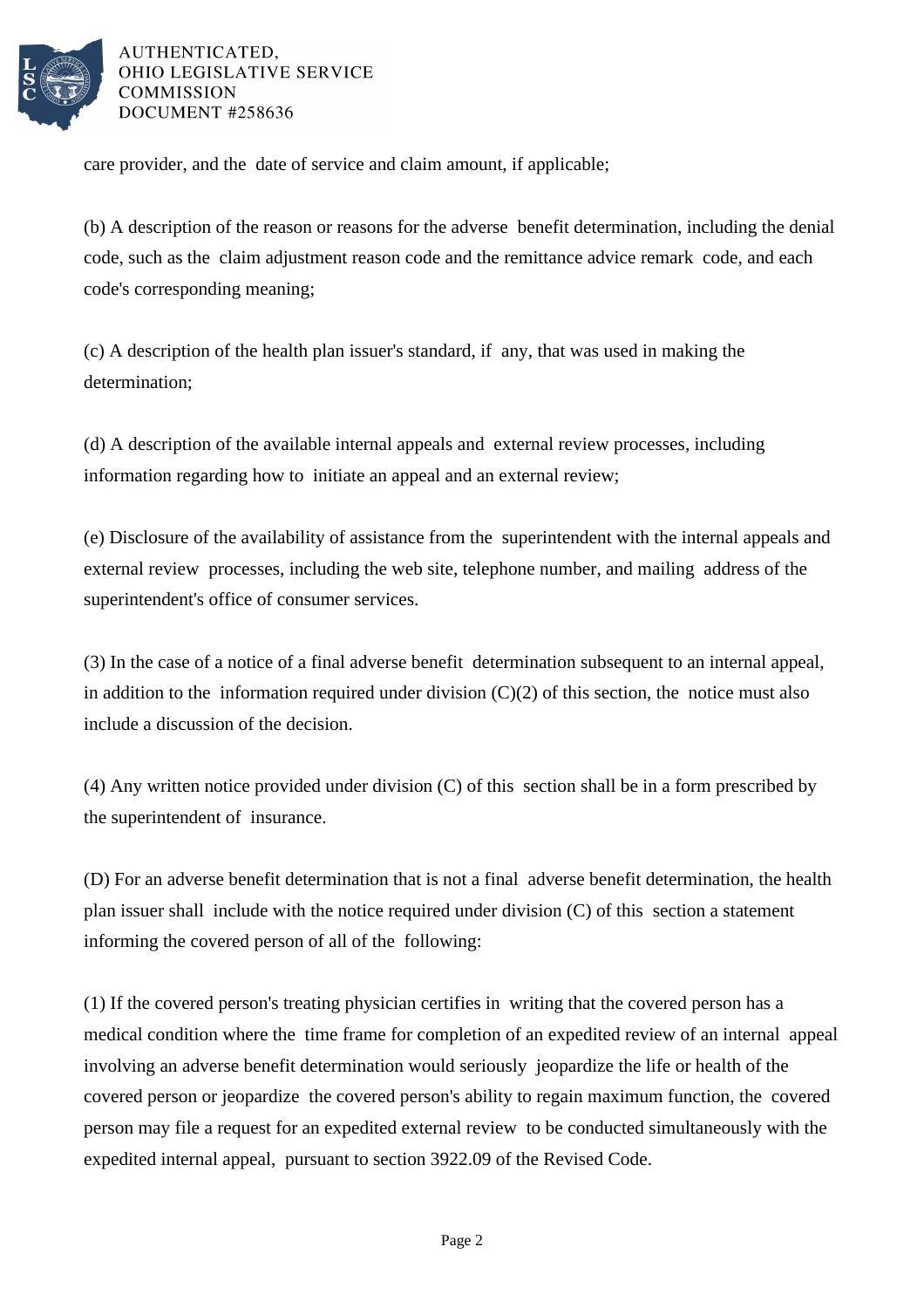

AUTHENTICATED. OHIO LEGISLATIVE SERVICE **COMMISSION** DOCUMENT #258636

(2) If the adverse benefit determination involves a denial of coverage based on a determination that the recommended or requested health care service or treatment is experimental or investigational and the covered person's treating physician certifies in writing that the recommended or requested health care service or treatment that is the subject of the adverse benefit determination would be significantly less effective if not promptly initiated, the covered person may file a request for an expedited external review to be conducted simultaneously with the expedited internal appeal, pursuant to section 3922.09 or 3922.10 of the Revised Code.

(3) If the covered person has requested an internal appeal and the health plan issuer has not issued a written decision to the covered person within thirty days following the date the covered person files the request, and the covered person has not requested or agreed to a delay, the covered person may file a request for external review pursuant to section 3922.08 of the Revised Code and may be considered to have exhausted the health plan issuer's internal appeals process for purposes of section 3922.04 of the Revised Code.

(E) For a final adverse benefit determination, the health plan issuer shall include with the notice required under division (C) of this section a statement informing the covered person of all of the following:

(1) A written request for an external review must be submitted to the health plan issuer within one hundred eighty days after the date of the notice of final adverse benefit determination.

(2) If the covered person's treating physician certifies in writing that the covered person has a medical condition for which the time frame for completion of a standard external review pursuant to section 3922.08 of the Revised Code would seriously jeopardize the life or health of the covered person or would jeopardize the covered person's ability to regain maximum function, the covered person may file a request for an expedited external review pursuant to section 3922.09 of the Revised Code.

(3)(a) If the final adverse benefit determination concerns a health care service for which the covered person received emergency services, but has not been discharged from a facility, the covered person may request an expedited external review pursuant to section 3922.09 of the Revised Code.